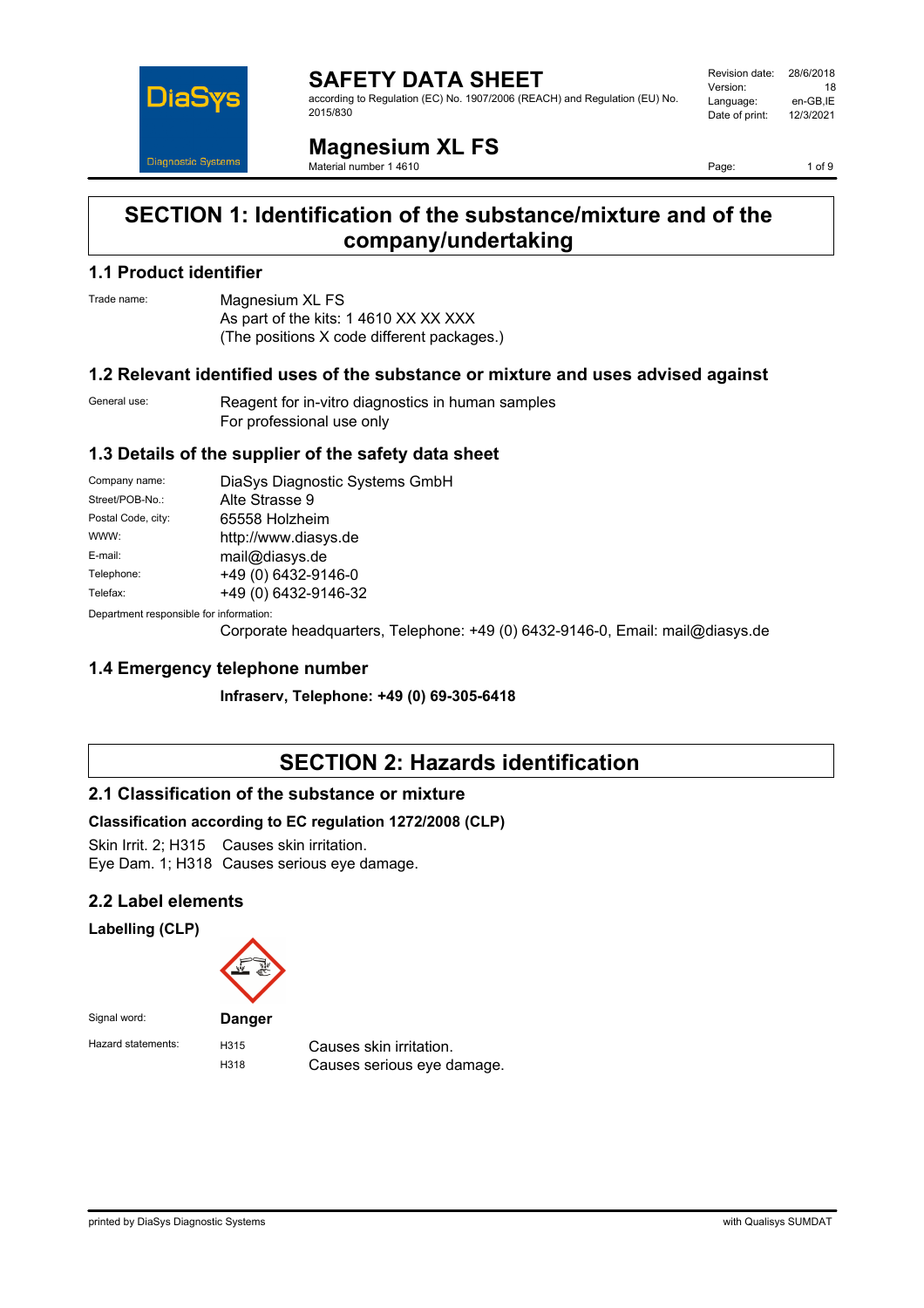

according to Regulation (EC) No. 1907/2006 (REACH) and Regulation (EU) No. 2015/830

| Revision date: | 28/6/2018 |
|----------------|-----------|
| Version:       | 18        |
| Language:      | en-GB,IE  |
| Date of print: | 12/3/2021 |
|                |           |

## **Magnesium XL FS**

Material number 1 4610

Page: 2 of 9

Precautionary statements:

| P264 | Wash hands and face thoroughly after handling.                                             |
|------|--------------------------------------------------------------------------------------------|
| P280 | Wear protective gloves/protective clothing/eye protection.                                 |
|      | P305+P351+P338 IF IN EYES: Rinse cautiously with water for several minutes. Remove contact |
|      | lenses, if present and easy to do. Continue rinsing.                                       |
| P310 | Immediately call a POISON CENTER/doctor.                                                   |

# **Special labelling**<br>Text for labelling:

Contains Ethanolamine.

#### **2.3 Other hazards**

No risks worthy of mention.

Results of PBT and vPvB assessment:

No data available

## **SECTION 3: Composition / information on ingredients**

#### 3.1 Substances: not applicable

#### **3.2 Mixtures**

Chemical characterisation: Aqueous solution

#### Hazardous ingredients:

| Ingredient                            | Designation  | Content   | Classification                                                                                                                   |
|---------------------------------------|--------------|-----------|----------------------------------------------------------------------------------------------------------------------------------|
| I EC No.<br>205-483-3<br>CAS 141-43-5 | Ethanolamine | $1 - 5\%$ | Acute Tox. 4; H302. Acute Tox. 4; H312.<br>Acute Tox. 4; H332. Skin Corr. 1B; H314.<br>STOT SE 3; H335. Aquatic Chronic 3; H412. |

Full text of H- and EUH-statements: see section 16.

## **SECTION 4: First aid measures**

#### **4.1 Description of first aid measures**

| General information:    | First aider: Pay attention to self-protection!<br>If medical advice is needed, have product container or label at hand.<br>Take off contaminated clothing and wash it before reuse.                                                        |
|-------------------------|--------------------------------------------------------------------------------------------------------------------------------------------------------------------------------------------------------------------------------------------|
| In case of inhalation:  | Provide fresh air. Seek medical treatment in case of troubles.                                                                                                                                                                             |
| Following skin contact: | After contact with skin, wash immediately with plenty of water. In case of skin irritation,<br>consult a physician.                                                                                                                        |
| After eye contact:      | Immediately flush eyes with plenty of flowing water for 10 to 15 minutes holding eyelids<br>apart. Remove contact lenses, if present and easy to do. Continue rinsing. Subsequently<br>seek the immediate attention of an ophthalmologist. |
| After swallowing:       | Rinse mouth immediately and drink plenty of water. Do not induce vomiting. Never give<br>anything by mouth to an unconscious person. Seek medical attention.                                                                               |
|                         | A 2 Meet important symptoms and offects, both acute and delayed                                                                                                                                                                            |

#### **4.2 Most important symptoms and effects, both acute and delayed**

Causes skin irritation. Causes serious eye damage.

#### **4.3 Indication of any immediate medical attention and special treatment needed**

Treat symptomatically.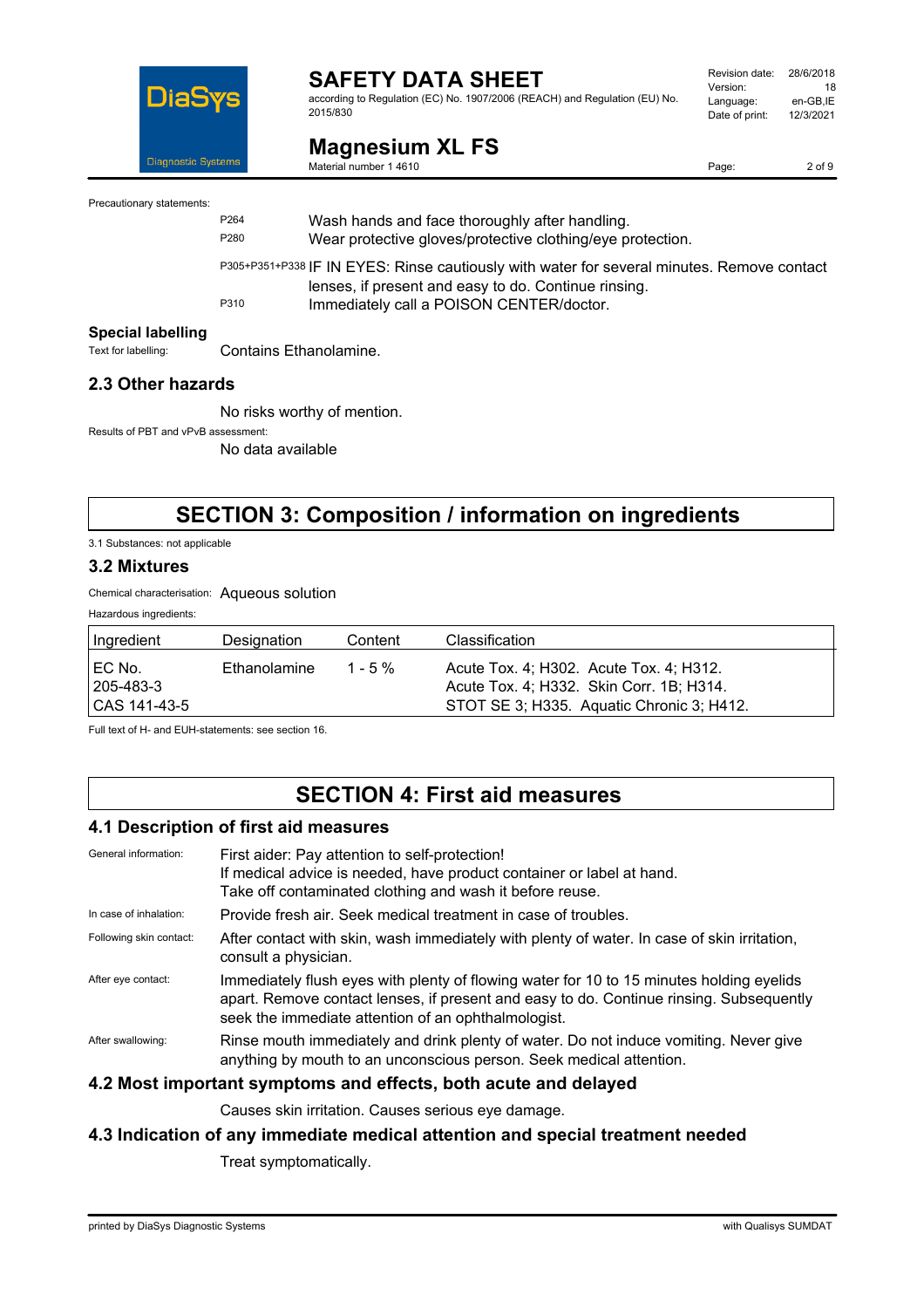

#### **SAFETY DATA SHEET** according to Regulation (EC) No. 1907/2006 (REACH) and Regulation (EU) No. 2015/830

Revision date: 28/6/2018 Version: 18<br>Language: en-GB.IE Language: en-GB,IE<br>Date of print: 12/3/2021 Date of print:

## **Magnesium XL FS**

Material number 1 4610

Page: 3 of 9

## **SECTION 5: Firefighting measures**

## **5.1 Extinguishing media**

Suitable extinguishing media:

Product is non-combustible. Extinguishing materials should therefore be selected according to surroundings.

### **5.2 Special hazards arising from the substance or mixture**

Fires in the immediate vicinity may cause the development of dangerous vapours. In case of fire may be liberated: Nitrogen oxides (NOx), carbon monoxide and carbon dioxide.

## **5.3 Advice for firefighters**

Special protective equipment for firefighters:

Wear self-contained breathing apparatus.

Additional information: Hazchem-Code: -

Do not allow water used to extinguish fire to enter drains, ground or waterways.

## **SECTION 6: Accidental release measures**

### **6.1 Personal precautions, protective equipment and emergency procedures**

Avoid contact with skin and eyes. Wear appropriate protective equipment. Ensure adequate ventilation, especially in confined areas. Do not breathe vapours. Keep unprotected people away. Take off contaminated clothing and wash it before reuse.

#### **6.2 Environmental precautions**

Do not allow to penetrate into soil, waterbodies or drains.

#### **6.3 Methods and material for containment and cleaning up**

Soak up with absorbent materials such as sand, siliceus earth, acid- or universal binder. Store in special closed containers and dispose of according to ordinance. Final cleaning.

#### **6.4 Reference to other sections**

Refer additionally to section 8 and 13.

## **SECTION 7: Handling and storage**

#### **7.1 Precautions for safe handling**

Advices on safe handling: Provide adequate ventilation. Avoid contact with skin and eyes. Do not breathe vapours. Wear appropriate protective equipment. Do not eat, drink or smoke when using this product. Wash hands thoroughly after handling. Take off contaminated clothing and wash it before reuse. Have eye wash bottle or eye rinse ready at work place.

### **7.2 Conditions for safe storage, including any incompatibilities**

Requirements for storerooms and containers:

Keep containers tightly closed and at a temperature between 2 °C and 8 °C. Keep sterile. Do not freeze.

Unsuitable materials: Copper

Hints on joint storage: Do not store together with strong acids.

Keep away from food, drink and animal feedingstuffs.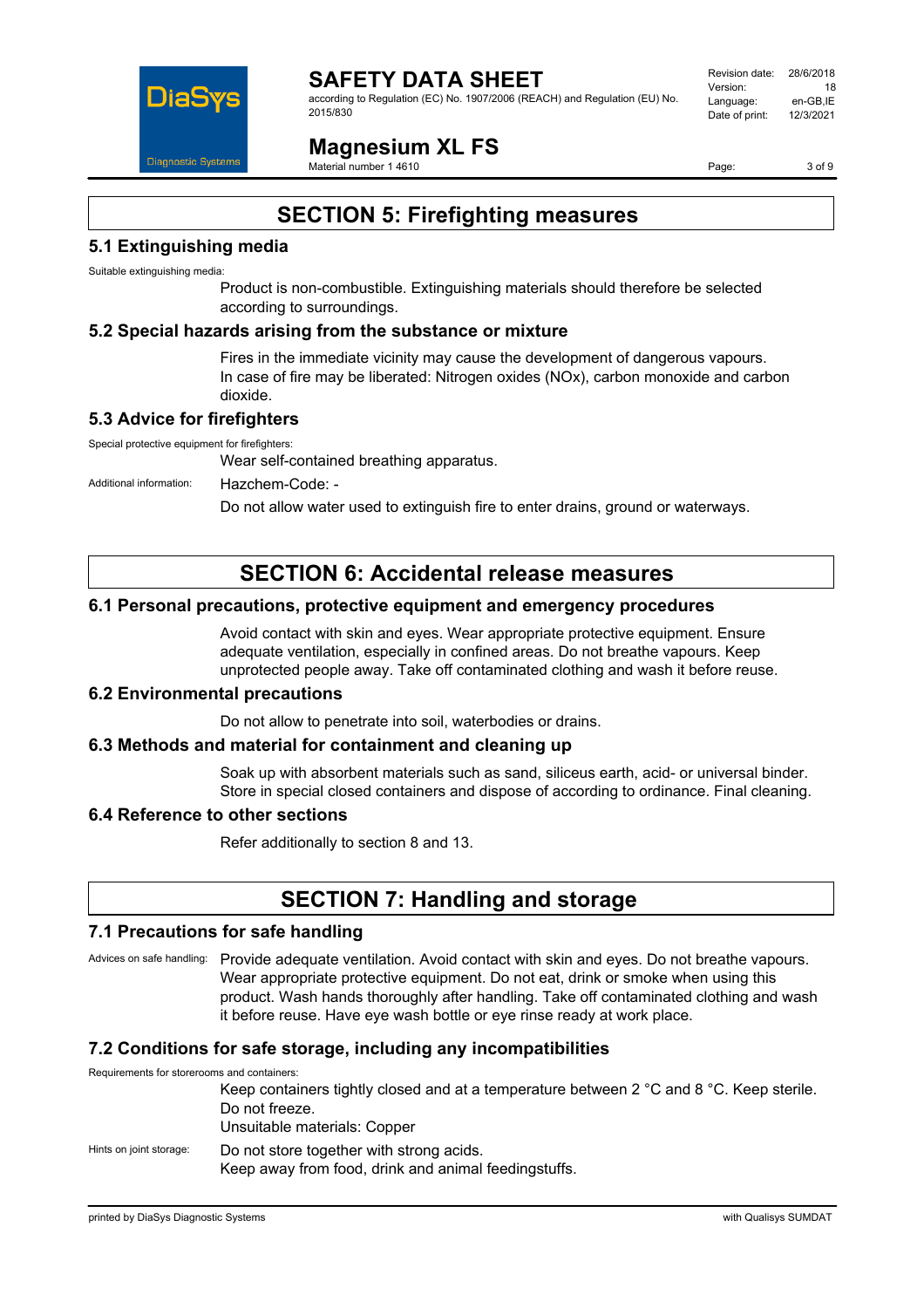

according to Regulation (EC) No. 1907/2006 (REACH) and Regulation (EU) No. 2015/830

## **Magnesium XL FS**

Material number 1 4610

Page: 4 of 9

## **7.3 Specific end use(s)**

No information available.

## **SECTION 8: Exposure controls/personal protection**

### **8.1 Control parameters**

Occupational exposure limit values:

| CAS No. Designation   | Type                           | Limit value                                                           |
|-----------------------|--------------------------------|-----------------------------------------------------------------------|
| 141-43-5 Ethanolamine | Europe: IOELV: STEL            | 7.6 mg/m <sup>3</sup> ; 3 ppm                                         |
|                       | Europe: IOELV: TWA             | (may be absorbed through the skin)<br>$2.5 \,\mathrm{mg/m^3}$ ; 1 ppm |
|                       | <b>Great Britain: WEL-STEL</b> | (may be absorbed through the skin)<br>7.6 mg/m <sup>3</sup> ; 3 ppm   |
|                       |                                | (may be absorbed through the skin)                                    |
|                       | <b>Great Britain: WEL-TWA</b>  | 2.5 mg/m <sup>3</sup> ; 1 ppm<br>(may be absorbed through the skin)   |
|                       | Ireland: 15 minutes            | 7.6 mg/m <sup>3</sup> ; 3 ppm                                         |
|                       |                                | (may be absorbed through the skin)                                    |
|                       | Ireland: 8 hours               | 2.5 mg/m <sup>3</sup> ; 1 ppm                                         |
|                       |                                | (may be absorbed through the skin)                                    |

### **8.2 Exposure controls**

Provide good ventilation and/or an exhaust system in the work area.

### **Personal protection equipment**

#### **Occupational exposure controls**

| Respiratory protection:                  | Respiratory protection must be worn whenever the WEL levels have been exceeded.<br>Use filter type A $(=$ against vapours of organic substances) according to EN 14387.                                                        |
|------------------------------------------|--------------------------------------------------------------------------------------------------------------------------------------------------------------------------------------------------------------------------------|
| Hand protection:                         | Protective gloves according to EN 374.<br>Glove material: Natural latex - Layer thickness: 0.6 mm<br>Breakthrough time: >480 min.<br>Observe glove manufacturer's instructions concerning penetrability and breakthrough time. |
| Eye protection:                          | Tightly sealed goggles according to EN 166.                                                                                                                                                                                    |
| Body protection:                         | Wear suitable protective clothing.                                                                                                                                                                                             |
| General protection and hygiene measures: | Do not breathe vapours. Avoid contact with skin and eyes. Wash hands before breaks                                                                                                                                             |

and after work. When using do not eat, drink or smoke. Take off contaminated clothing and wash it before reuse. Have eye wash bottle or eye rinse ready at work place.

## **SECTION 9: Physical and chemical properties**

### **9.1 Information on basic physical and chemical properties**

| Appearance:      | Physical state at 20 °C and 101.3 kPa: liquid<br>Colour: blue, clear |
|------------------|----------------------------------------------------------------------|
| Odour:           | odourless                                                            |
| Odour threshold: | No data available                                                    |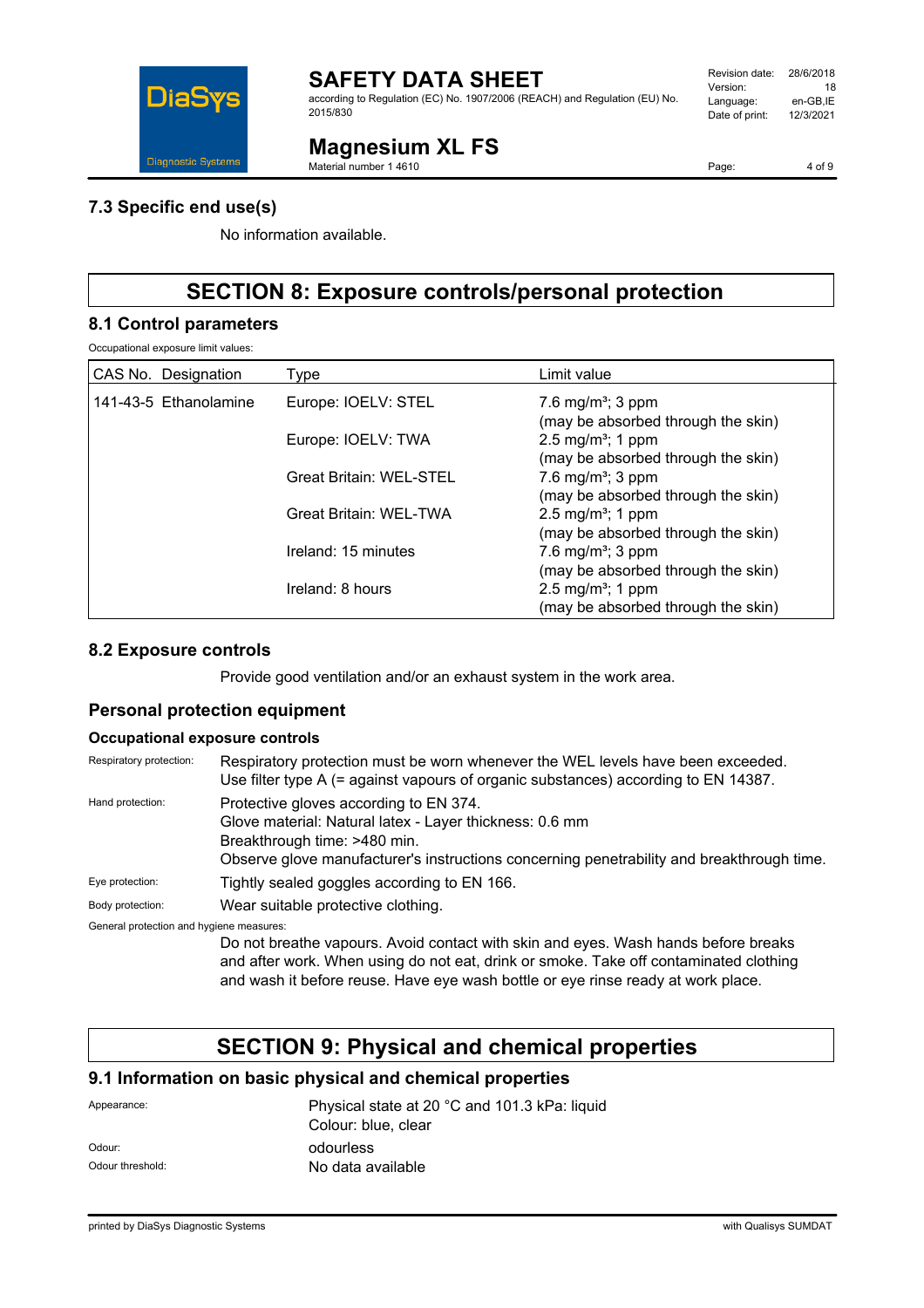

according to Regulation (EC) No. 1907/2006 (REACH) and Regulation (EU) No. 2015/830

| Revision date: | 28/6/2018 |
|----------------|-----------|
| Version:       | 18        |
| Language:      | en-GB,IE  |
| Date of print: | 12/3/2021 |
|                |           |

## **Magnesium XL FS**

Material number 1 4610

Page: 5 of 9

| pH:                                                                                                                              | at 25 °C: 11                                                                     |
|----------------------------------------------------------------------------------------------------------------------------------|----------------------------------------------------------------------------------|
| Melting point/freezing point:<br>Initial boiling point and boiling range:<br>Flash point/flash point range:<br>Evaporation rate: | approx. $0^{\circ}$ C<br>approx. 100 °C<br>not combustible<br>No data available  |
| Flammability:<br>Explosion limits:                                                                                               | No data available<br>No data available                                           |
| Vapour pressure:<br>Vapour density:<br>Density:                                                                                  | No data available<br>No data available<br>at 20 °C: 1.002 g/mL                   |
| Water solubility:                                                                                                                | at 20 °C: completely miscible                                                    |
| Partition coefficient: n-octanol/water:                                                                                          | No data available                                                                |
| Auto-ignition temperature:<br>Decomposition temperature:<br>Viscosity, kinematic:<br>Explosive properties:                       | No data available<br>No data available<br>No data available<br>No data available |
| Oxidizing characteristics:                                                                                                       | No data available                                                                |
|                                                                                                                                  |                                                                                  |

## **9.2 Other information**

Additional information: No data available

## **SECTION 10: Stability and reactivity**

#### **10.1 Reactivity**

refer to 10.3

#### **10.2 Chemical stability**

Stable under recommended storage conditions.

#### **10.3 Possibility of hazardous reactions**

No hazardous reactions known.

### **10.4 Conditions to avoid**

Protect against heat /sun rays.

### **10.5 Incompatible materials**

Strong acids, copper

#### **10.6 Hazardous decomposition products**

No hazardous decomposition products when regulations for storage and handling are observed.

Thermal decomposition: No data available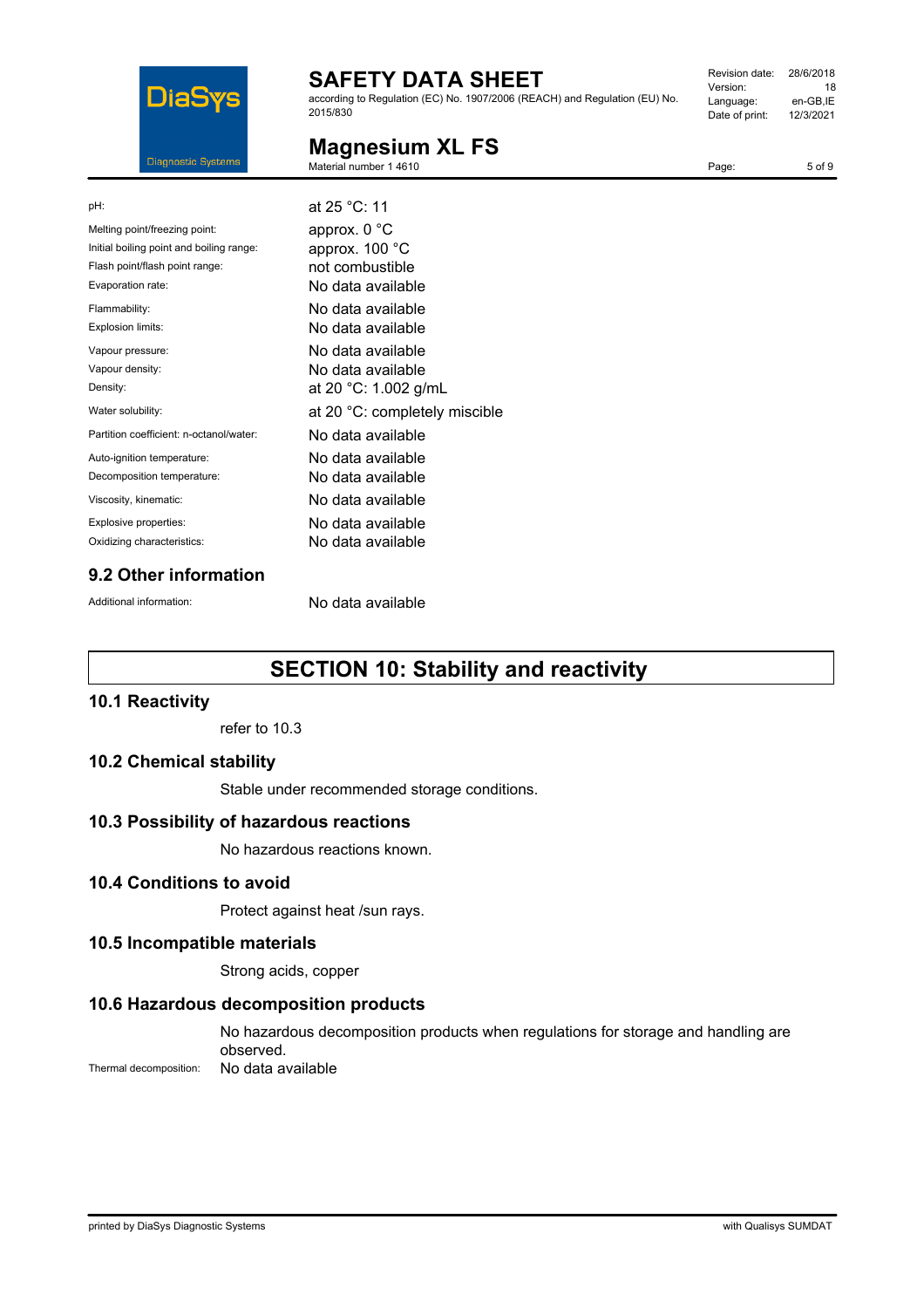

according to Regulation (EC) No. 1907/2006 (REACH) and Regulation (EU) No. 2015/830

Revision date: 28/6/2018 Version: 18<br>Language: en-GB.IE Language: en-GB,IE<br>Date of print: 12/3/2021 Date of print:

## **Magnesium XL FS**

Material number 1 4610

Page: 6 of 9

## **SECTION 11: Toxicological information**

### **11.1 Information on toxicological effects**

Toxicological effects: The statements are derived from the properties of the single components. No toxicological data is available for the product as such. Acute toxicity (oral): Lack of data. Acute toxicity (dermal): Lack of data. Acute toxicity (inhalative): Lack of data. Skin corrosion/irritation: Skin Irrit. 2; H315 = Causes skin irritation. Serious eye damage/irritation: Eye Dam. 1; H318 = Causes serious eye damage. Sensitisation to the respiratory tract: Lack of data. Skin sensitisation: Lack of data. Germ cell mutagenicity/Genotoxicity: Lack of data. Carcinogenicity: Lack of data. Reproductive toxicity: Lack of data. Effects on or via lactation: Lack of data. Specific target organ toxicity (single exposure): Lack of data. Specific target organ toxicity (repeated exposure): Lack of data. Aspiration hazard: Lack of data.

## **SECTION 12: Ecological information**

### **12.1 Toxicity**

Aquatic toxicity: In case of spills of large quantities: Harmful effects on water organisms by modification of pH-value.

### **12.2 Persistence and degradability**

Further details: The following applies to Ethanolamine in general: Biodegradability: > 70 %/ 28 d (OECD 301 E). Product is readily biodegradable.

### **12.3 Bioaccumulative potential**

Partition coefficient: n-octanol/water:

No data available

### **12.4 Mobility in soil**

No data available

#### **12.5 Results of PBT and vPvB assessment**

No data available

#### **12.6 Other adverse effects**

General information: Do not allow to enter into ground-water, surface water or drains.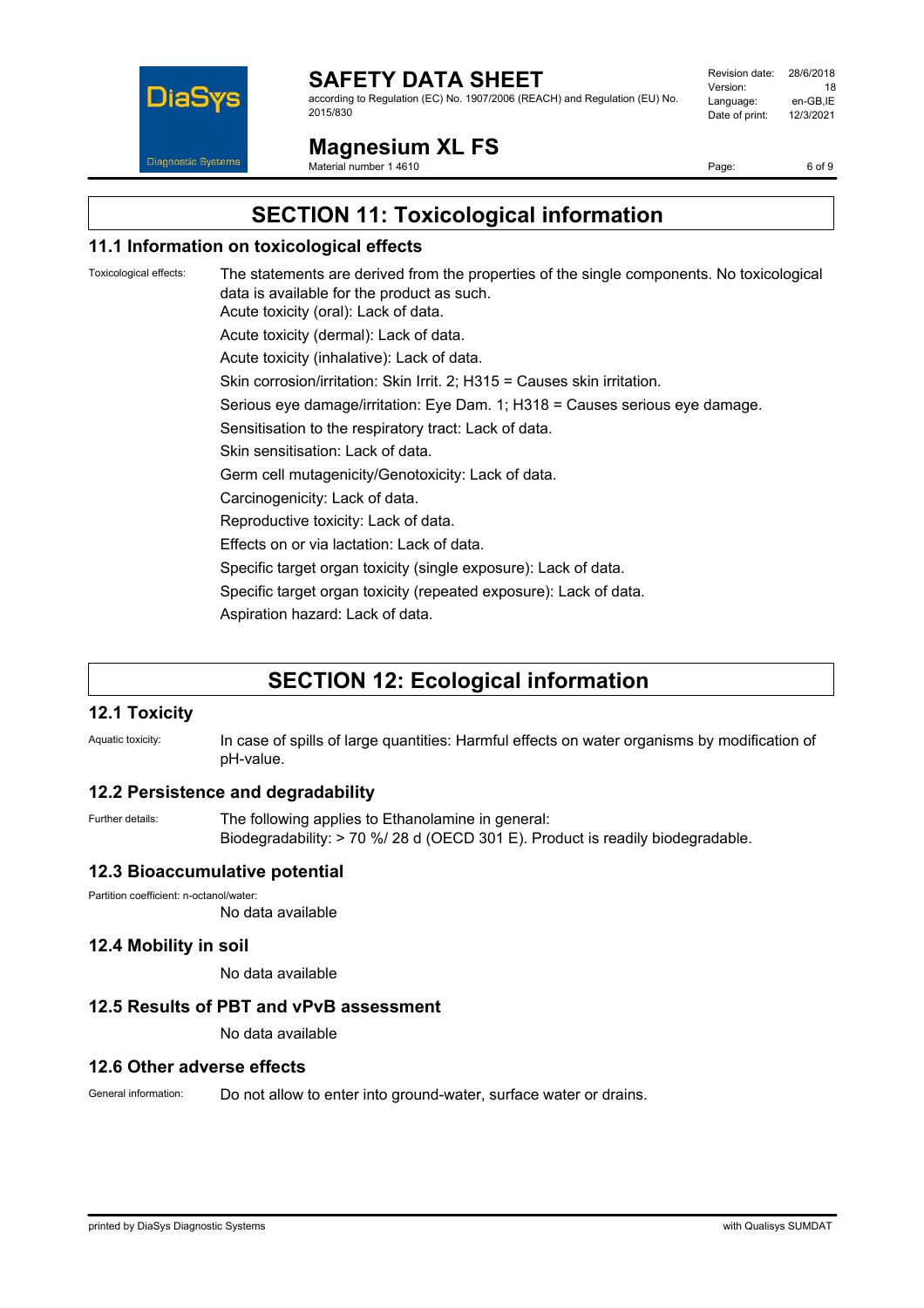

#### **SAFETY DATA SHEET** according to Regulation (EC) No. 1907/2006 (REACH) and Regulation (EU) No. 2015/830

| Revision date: | 28/6/2018 |
|----------------|-----------|
| Version:       | 18        |
| Language:      | en-GB.IE  |
| Date of print: | 12/3/2021 |
|                |           |

## **Magnesium XL FS**

Material number 1 4610

Page: 7 of 9

## **SECTION 13: Disposal considerations**

### **13.1 Waste treatment methods**

#### **Product**

| Waste key number: | 16 05 $06^*$ = Laboratory chemicals, consisting of or containing hazardous substances, |
|-------------------|----------------------------------------------------------------------------------------|
|                   | including mixtures of laboratory chemicals.                                            |
|                   | * = Evidence for disposal must be provided.                                            |
| Recommendation:   | Special waste. Dispose of waste according to applicable legislation.                   |
| <b>B</b>          |                                                                                        |

#### **Package**

| Waste key number: | 15 01 02 = Plastic packaging                          |
|-------------------|-------------------------------------------------------|
| Recommendation:   | Dispose of waste according to applicable legislation. |
|                   | Non-contaminated packages may be recycled.            |

## **SECTION 14: Transport information**

### **14.1 UN number**

ADR/RID, IMDG, IATA-DGR:

not applicable

### **14.2 UN proper shipping name**

ADR/RID, IMDG, IATA-DGR:

Not restricted

#### **14.3 Transport hazard class(es)**

ADR/RID, IMDG, IATA-DGR:

not applicable

### **14.4 Packing group**

ADR/RID, IMDG, IATA-DGR:

not applicable

## **14.5 Environmental hazards**

Marine pollutant: no

#### **14.6 Special precautions for user**

No dangerous good in sense of these transport regulations.

#### **14.7 Transport in bulk according to Annex II of Marpol and the IBC Code**

No data available

## **SECTION 15: Regulatory information**

### **15.1 Safety, health and environmental regulations/legislation specific for the substance or mixture**

#### **National regulations - Great Britain**

Hazchem-Code:

No data available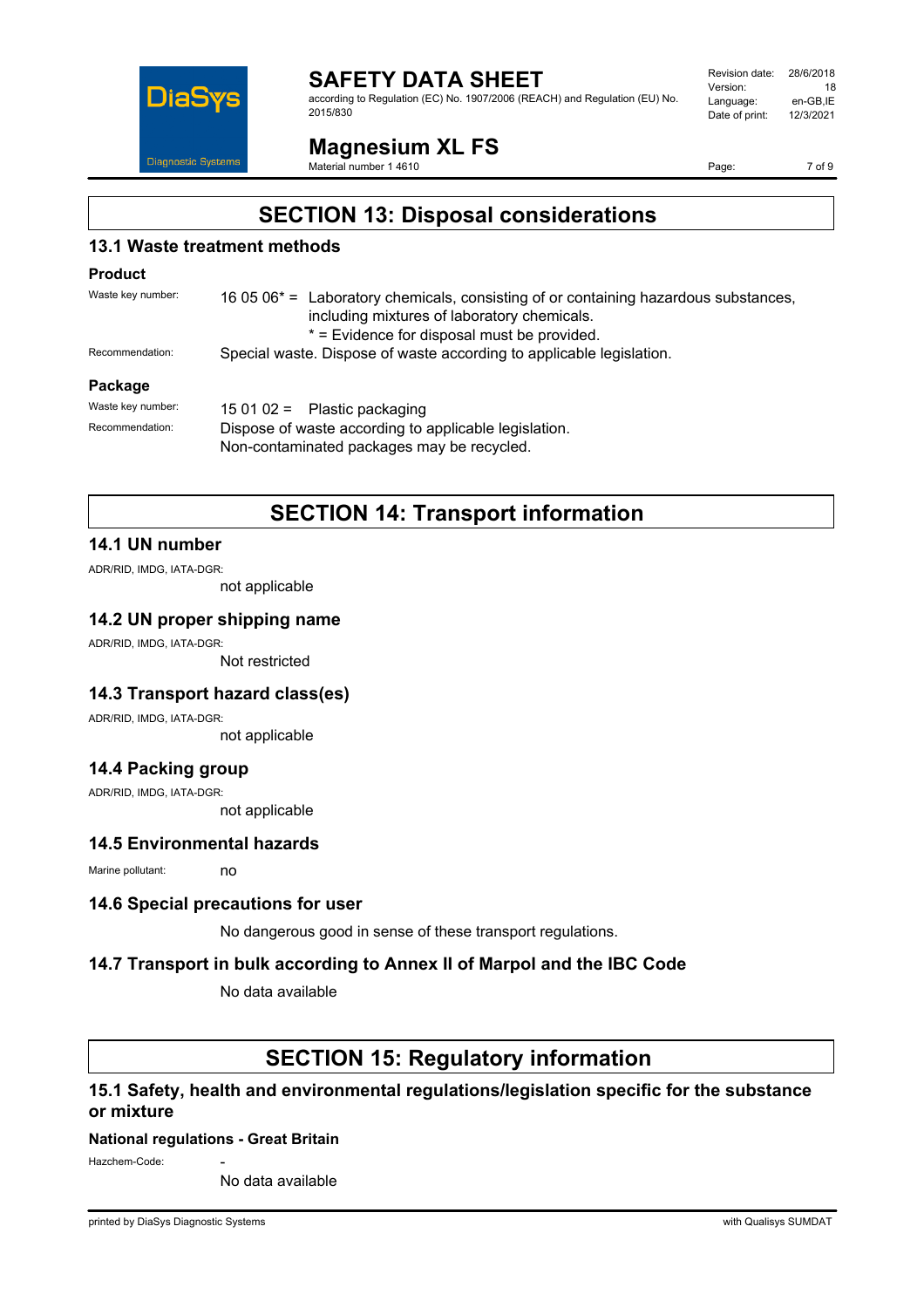

according to Regulation (EC) No. 1907/2006 (REACH) and Regulation (EU) No. 2015/830

#### Revision date: 28/6/2018 Version: <mark>18</mark><br>I anguage: مامور en-GB IF Language: en-GB,IE<br>Date of print: 12/3/2021 Date of print:

**Magnesium XL FS**

Material number 1 4610

Page: 8 of 9

#### **National regulations - EC member states**

Further regulations, limitations and legal requirements:

Use restriction according to REACH annex XVII, no.: 3

### **15.2 Chemical Safety Assessment**

For this mixture a chemical safety assessment is not required.

## **SECTION 16: Other information**

#### **Further information**

Wording of the H-phrases under paragraph 2 and 3:

H302 = Harmful if swallowed. H312 = Harmful in contact with skin.

H314 = Causes severe skin burns and eye damage.

H315 = Causes skin irritation.

H318 = Causes serious eye damage.

H332 = Harmful if inhaled.

- H335 = May cause respiratory irritation.
- H412 = Harmful to aquatic life with long lasting effects.

Abbreviations and acronyms:

ADN: European Agreement concerning the International Carriage of Dangerous Goods by Inland Waterways

ADR: European Agreement concerning the International Carriage of Dangerous Goods by Road

OEL: Occupational Exposure Limit Value

AS/NZS: Australian Standards/New Zealand Standards

CAS: Chemical Abstracts Service

CFR: Code of Federal Regulations

CLP: Classification, Labelling and Packaging

DMEL: Derived minimal effect level

DNEL: Derived no-effect level

EC: European Community

EN: European Standard

EU: European Union

IATA: International Air Transport Association

IBC Code: International Code for the Construction and Equipment of Ships carrying Dangerous Chemicals in Bulk

IMDG Code: International Maritime Dangerous Goods Code

MARPOL: Maritime Pollution: The International Convention for the Prevention of Pollution from Ships

OSHA: Occupational Safety and Health Administration

PBT: Persistent, bioaccumulative and toxic

PNEC: Predicted no-effect concentration

REACH: Registration, Evaluation, Authorisation and Restriction of Chemicals

RID: Regulations Concerning the International Carriage of Dangerous Goods by Rail

STOT SE: Specific target organ toxicity - single exposure

TLV: Threshold Limit Value

vPvB: Very persistent and very bioaccumulative

WEL: Workplace Exposure Limit